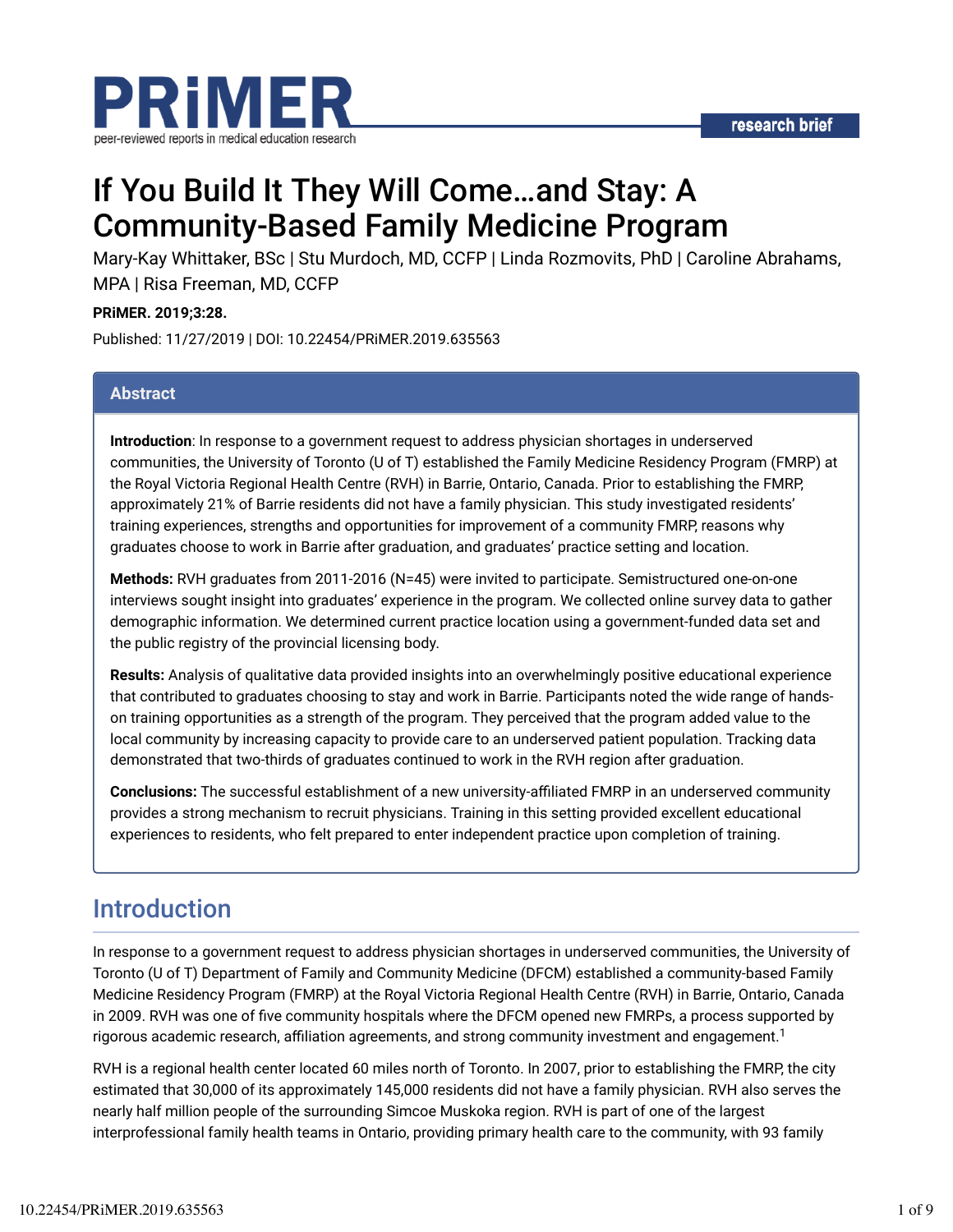physicians and a roster of approximately 150,000 patients.

Prior to establishment of the FMRP, RVH provided elective opportunities for undergraduate and postgraduate medical learners. Today, RVH provides core family medicine training to 18 residents and 9 to 12 undergraduate clinical clerks per year.

Research has shown that physicians are more likely to settle in communities where they are educated and trained. $^{2\text{-}6}$ Therefore, U of T and RVH viewed the FMRP and the city's participation in residency training as a strategy for the community to address local physician recruitment needs.

Our research aimed to answer the question "What do the experiences of RVH FMRP graduates suggest for the successful expansion of community-based residency programs in an underserviced community?"

# **Methods**

We undertook a multimethods study to explore the experiences of RVH graduates, with the aim of identifying the program's strengths, distinctive features, and opportunities for improvement. The U of T Research Ethics Board approved the study. As this was a small total cohort, all RVH FMRP graduates from 2011 to 2016 (N=45) were invited to participate.

The study consisted of three parts:

- 1. Online survey data was collected to solicit details of consenting participants' educational background, sociodemographic characteristics, current medical practice, job satisfaction, and future plans.
- 2. We conducted semistructured one-on-one interviews to gain insight into graduates' experience in the program. We applied principles of purposive, maximum variation sampling to ensure that any potentially significant gaps in the sample would be identified and addressed in the analysis. An independent qualitative researcher (L.R.) conducted this work to mitigate against potential bias. Interviews were digitally recorded for verbatim transcription. L.R. checked all transcripts against the sound files for accuracy and corrected where necessary. Corrected transcripts were entered into HyperResearch software for qualitative data analysis and coded for anticipated and emergent themes. We developed a coding framework, and undertook open, axial, and selective coding iteratively to produce a descriptive, thematic analysis of dndings. The analysis used constant comparison, including searches for disconfirming evidence. $^{7,8}$

The high response rate yielded sufficient variation and there were no concerns about aspects of experience in the program missing from the data. Consistency of responses across the interviews was suggestive of thematic saturation.

3. Current practice location was determined using a government-funded data set and the public registry of the provincial licensing body.

# **Results**

# *Survey Data*

Thirty graduates completed the survey:

- The majority (84%) were Canadian medical graduates (CMGs; 81.9% of all Barrie residents were CMGs, as were 83.2% of U of T Greater Toronto Area [GTA] residents).
- Respondents were 62% male (compared to 50% of Barrie residents and 31% of U of T GTA residents).
- Respondents growing up in a small town or rural environment represented 48%, compared to 21% who reported growing up in a large city.
- Comprehensive primary care was being delivered by 53% of graduates; 37% worked primarily in a hospital setting (emergency room, medicine/inpatient unit), and 7% were in advanced family medicine training (Figure 1).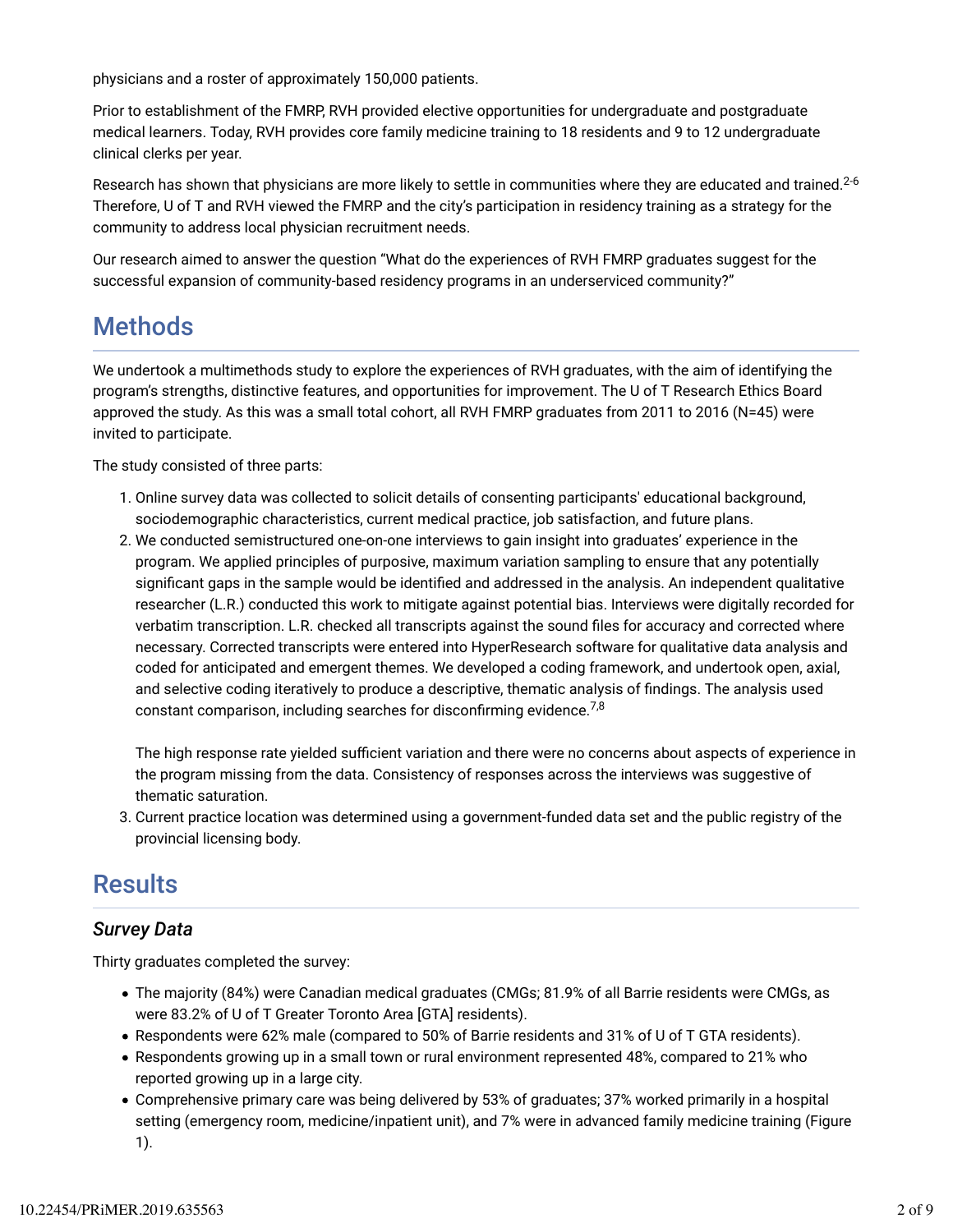• Job satisfaction was 93% (28/30 satisfied/very satisfied, Figure 2); only 17% indicated that they would very likely change their job setting in the next 5 years.

# *Qualitative Data*

We conducted 19 semistructured telephone interviews:

- Thirteen (68.4%) had been in practice 1 to 5 years, three (15.8%) were new to practice (less than 1 year) and three (15.8%) were in enhanced skills training.
- Seven (36.8%) indicated they worked in Barrie, five (26.3%) worked in Barrie and other locations, six (31.6%) worked in small towns and cities, and one (5.3%) worked in another province.

Data analysis provided insights into an overwhelmingly positive educational experience with a wide range of learning opportunities, participants' reasons for choosing to train in Barrie and/or to stay and practice in Barrie, and some areas were identified for improvement (Table 1).

#### *Reasons for Choosing Barrie*

Participants chose to do their residency in Barrie for a variety of pedagogical, geographic, and personal reasons. Many were drawn to the program structure, which gave residents comprehensive responsibility for their own small roster of patients.

*One of the things that really attracted me to the program was the horizontal curriculum and the fact that you got your own roster of patients and you followed them throughout the two years.*

This aspect of the program was seen as better preparation for independent practice than would be available in a block system where residents see their preceptor's patients.

Wanting to live in a smaller city and being near family were additional motivations.

### *Strengths of the Program*

Overall, the quality of teaching in the family medicine program was described as consistently high. Strengths of the program included hands-on training opportunities, facilities, and administrative support. The peer group culture in the FMRP was universally seen as cooperative and collegial, with a marked absence of competitiveness.

### *The Outcome of Training in Barrie*

Participants felt extremely welcomed in Barrie, by both the city and the medical community, and most had formed a sense of attachment to the local community. This factored into their decision-making about where to practice postresidency.

*I* never thought *I* would live in the Barrie area or stay in the Barrie area and that's where I'm finding myself now. I think *part of it is because I've learned the system, learned of the community resources … I feel like it was easy to stay …*

They saw the program adding value to the community primarily by increasing the number of physicians to provide care to an underserved patient population.

*We have at least 2,000 people that wouldn't have family doctors otherwise. So I think it's tremendously helpful to the community.*

Many also felt that the program had consolidated their interest in comprehensive family medicine and in working in smaller communities.

### *Opportunities for Change*

While many participants indicated that they hoped the program would retain its essential structure and character in the future, they also identified a number of opportunities for change.

One such opportunity was to achieve greater consistency in the delivery of various aspects of the program, eg, more consistency in preceptors' approach to end-of-day wrap-up sessions, and more consistency in the quality of off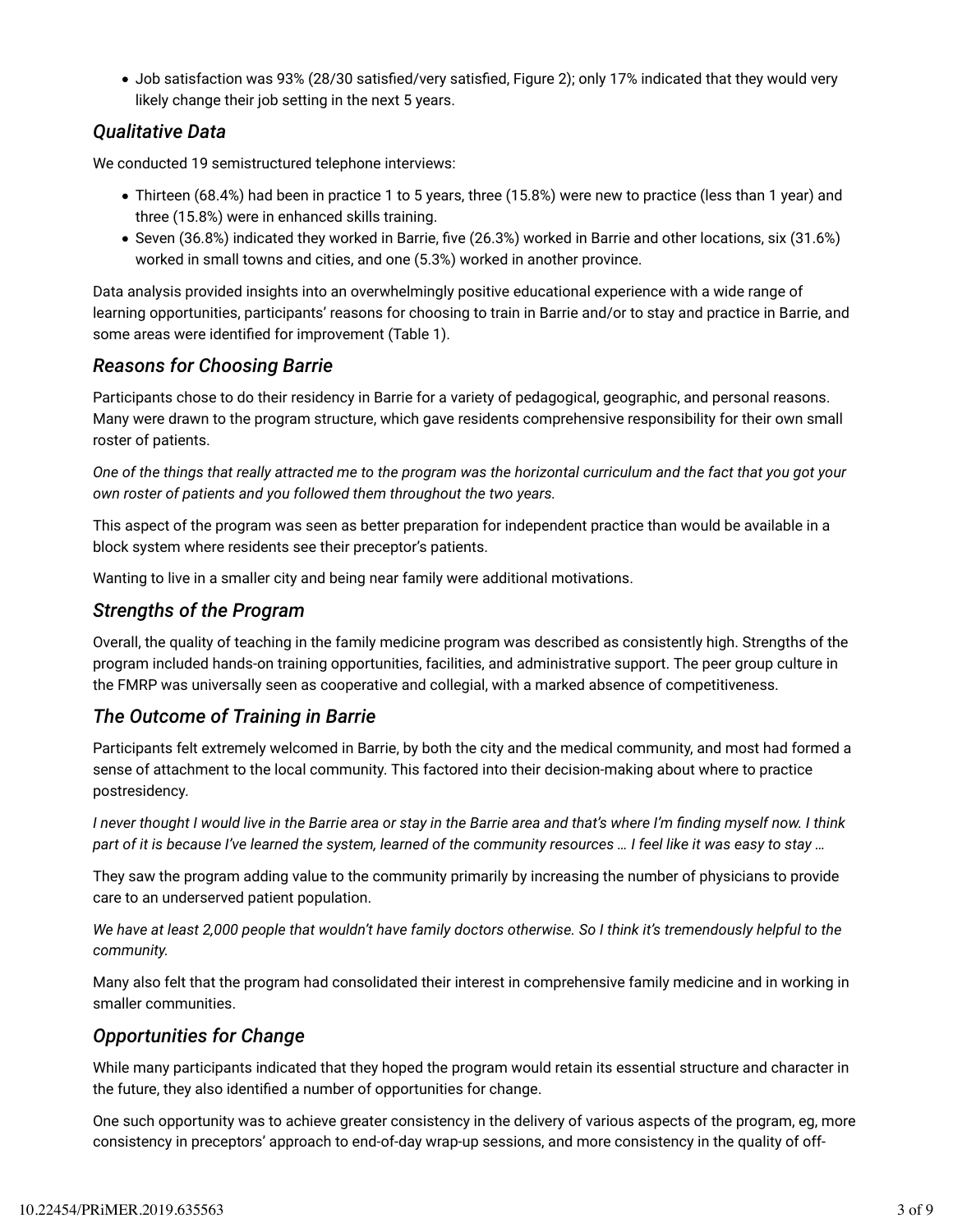service specialist rotations.

Another area for improvement related to increasing preparedness for independent practice was provision of more practice management training, and increased patient volumes during residency.

*I think the only thing that changed really with independent practice is that the number of patients you see in the day increased. … So going from seeing maybe ten patients a day to, all of a sudden, seeing thirty, was definitely a big leap.* 

Finally, some welcomed the prospect of an enhanced research and quality improvement culture within the program.

With respect to feedback, one participant noted:

*One of the things the program was really great at was our feedback and I feel like a lot of the changes that we had suggested have already been made.*

#### *Government Database Information*

Tracking data for graduates demonstrated that two-thirds of the RVH graduates (n=42\*) continued to work in the RVH region after graduation. In total, three-fourths of the graduates were working in the RVH or another underserved northern region of the province (Figure 3).

# **Discussion**

The experiences of RVH family medicine graduates suggest that this program has much to offer as a model for the expansion of community-based family medicine programs, in particular the delivery of a horizontal curriculum where residents have their own minipractice and the hands-on experience available in a community hospital across all rotations. The picture that emerged was of a close-knit, collegial environment that offered rich learning opportunities. Interview participants indicated that their experiences in the program were a major factor in their career choice postresidency and they felt prepared for independent practice when they graduated. Feedback from residents, such as about the quality of wrap-up sessions and the need for more practice management training, contributed to important program improvements.

The FMRP was established to help address the physician shortage in Barrie. While we found that some study participants were already connected to the community, others indicated that they decided to stay as a result of their experience. Our administrative data findings suggest that the establishment of the FMRP has been an important physician recruitment strategy as two-thirds of graduates from the first six graduating classes continued to work in the RVH region. In addition, we found that 93% of RVH graduates who completed the survey indicated that they were very satisfied or satisfied with their work.

Our findings suggest that establishment of this community-based FRMP in Barrie provided the opportunity for both residents from the area, as well as others with an interest in living in smaller communities, to experience excellent training in this location and to see their way to establishing a practice there.

A study limitation is that a natural inclination to choose to go to, or stay in, an underserved community may potentially be a more significant recruitment factor than the experience in the program. Our findings do not eliminate the possibility that establishing an unsuccessful program in an underserved community might also help with physician recruitment to that community.

Next steps include longer-term tracking of graduates' practice location to see whether they stay in Barrie long-term. Our findings suggest that establishing a new community hospital-based FMRP affiliated with an academic university program provides a strong mechanism to recruit physicians and improve access to family physicians in underserved areas. Further studies are needed to build upon these findings.

#### *Footnote*

\* One of these graduates had transferred out of RVH shortly prior to graduation and two were off-cycle with extended residencies; these three did not show up as graduates in the data set during the study period.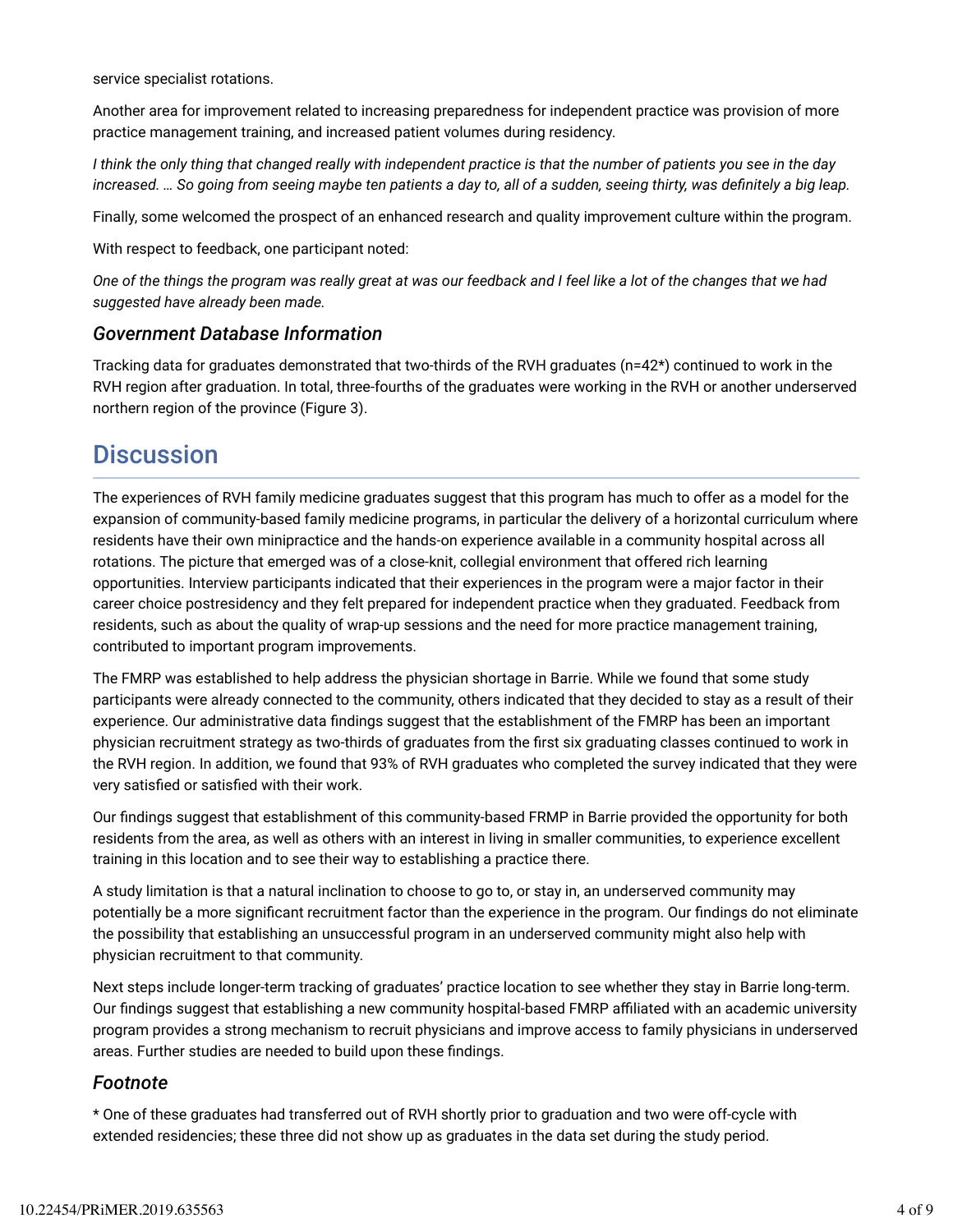# Tables and Figures



Figure 1: 2011-2016 Graduates' Main Practice Setting (n=30)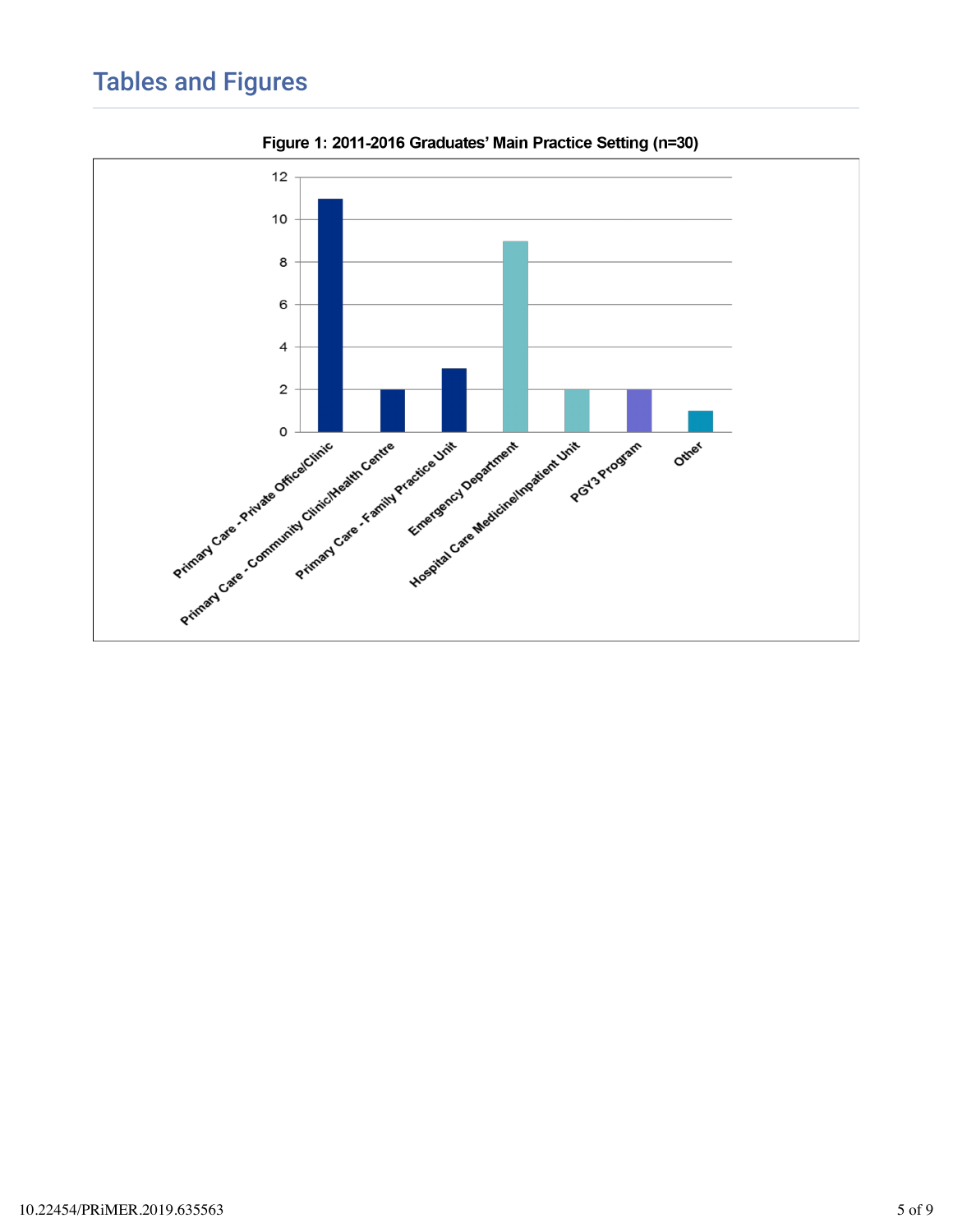

Figure 2: 2011-2016 Graduates' Job Satisfaction (n=30)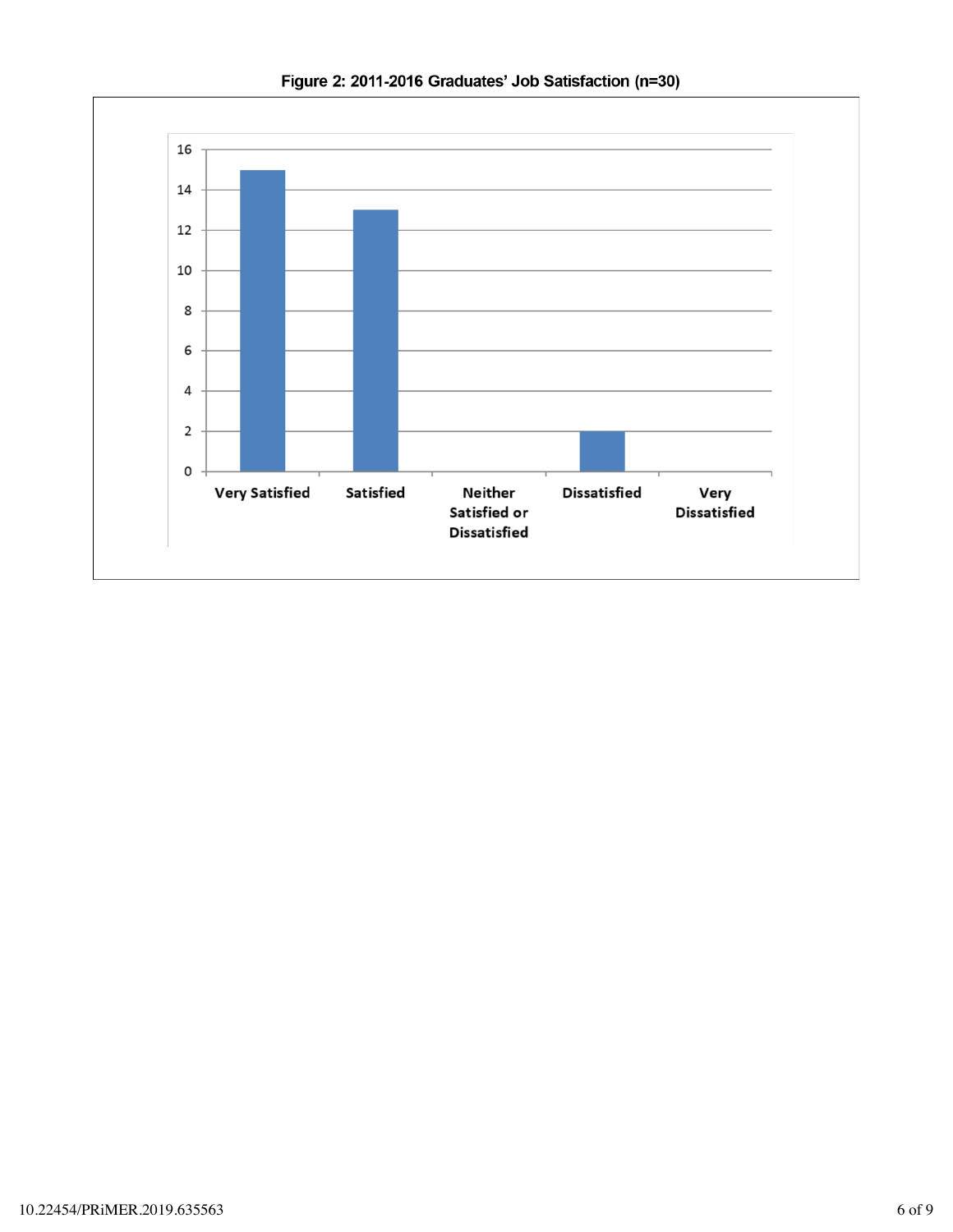## Table 1: Sample Feedback From Participants on Their Experience at RVH (n=19)

| <b>Topic</b>                     | <b>Sample Resident Comments</b>                                                                                                                                                                                                                                                                                                                                                                                                                                                                                                                                                                                                                                                                                                                                                                                                                                                                                                                                                                                                                                                                                                                                                                                                                                                                                                                                                                                                                                                                                                                                                                                                                                                                                                                                                                                                                                                                |
|----------------------------------|------------------------------------------------------------------------------------------------------------------------------------------------------------------------------------------------------------------------------------------------------------------------------------------------------------------------------------------------------------------------------------------------------------------------------------------------------------------------------------------------------------------------------------------------------------------------------------------------------------------------------------------------------------------------------------------------------------------------------------------------------------------------------------------------------------------------------------------------------------------------------------------------------------------------------------------------------------------------------------------------------------------------------------------------------------------------------------------------------------------------------------------------------------------------------------------------------------------------------------------------------------------------------------------------------------------------------------------------------------------------------------------------------------------------------------------------------------------------------------------------------------------------------------------------------------------------------------------------------------------------------------------------------------------------------------------------------------------------------------------------------------------------------------------------------------------------------------------------------------------------------------------------|
| Reasons for<br>choosing Barrie   | • Both my husband and I, our families are from this part of Ontario so we wanted to come down this way.<br>• Small town feel despite being a relatively big city  close access to lots of outdoor stuff, that's what<br>appealed to me.<br>I liked the horizontal training  the opportunity to have my own roster. To be doing comprehensive care<br>and looking after my patients the entire time was much more attractive versus the block system.                                                                                                                                                                                                                                                                                                                                                                                                                                                                                                                                                                                                                                                                                                                                                                                                                                                                                                                                                                                                                                                                                                                                                                                                                                                                                                                                                                                                                                           |
| Strength of the<br>program       | • I don't regret anything and I don't feel like I missed anything  speaking with my peers who were<br>downtown  I think I had a better experience  Just the learning opportunities I was able to have and<br>the one-on-one relationship with the staff  people sought me out to do interesting things or  to give<br>me additional opportunities to do things I was interested in.<br>• In medical school  when there's only one baby to be delivered and there's a family medicine resident<br>and an obstetrics resident, the obstetrics resident did it. When there was only one surgery to be done,<br>the surgery resident did it, not the family medicine resident  whereas in Barrie  any good learning<br>opportunity is yours for the taking.<br>• You weren't the resident seeing Dr X's patients, I was their doctor  If there's something very sensitive,<br>some of the patients were uncomfortable because they'd formed a bond with Dr X for years. Sometimes<br>then, the resident misses out on those opportunities, whereas I was it.<br>• Almost all of them would say things like, "Hey, we love doing this. We learn as much from you residents<br>as you learn from us"  It really makes you feel good about what you're doing  [it was] a very<br>collegial atmosphere in which the preceptors respected the residents just as much as we respected our<br>preceptors.                                                                                                                                                                                                                                                                                                                                                                                                                                                                                                 |
| Outcome of training<br>in Barrie | I stayed in Barrie because I did my residency here, for sure. I liked all the different physicians and<br>different people I met and I liked the community and so it was an easy decision for me to just stay here<br>afterwards.<br>It felt like it would be professionally very hard to go somewhere else  Networking is a huge part and you<br>create friendships amongst the medical staff  I already knew the family health team  and I knew<br>there was lots of need for family doctors  there was absolutely no reason to leave.<br>• There were patients that I started seeing and I saw them for the whole two years. And, actually, a bunch<br>of those patients, I took on as patients when I transferred here to practice. So, I actually have still about<br>100 patients that I followed five years ago and I'm still following now.<br>• Well there's probably 20 physicians who are now here who would not have been here otherwise. I never<br>would have come to Barrie if I didn't do residency here. And from a direct service standpoint, I work<br>walk-in clinics  and I see more patients who need to be seen because I have a resident with me.<br>• The Family Medicine Teaching Unit takes on pretty much any patient that applies and there's a whole<br>bunch of patients in Barrie that lack a family physician  And I think the care they get at the FMTU is<br>top notch.<br>• You've been managing very difficult patients for two years, so you get out and do your locums or family<br>practice and it just feels like you're just continuing on what you've been doing  It really gives you that<br>confidence.<br>• From every aspect I felt like I had been doing it all myself already. Checking my labs, following up with<br>patients, feeling that responsibility  so, for the core, comprehensive family medicine piece, I felt quite<br>prepared. |
| Opportunity for<br>change        | The teachers who were the best came prepared with something in mind that they wanted to teach around<br>and then were also flexible to bringing in cases from that day or from our experience into the<br>conversation  It was less effective when they just sat down and were like, "What do you want to talk<br>about today?"  You hear some good stories maybe that way but don't have as many take-away points<br>from it.<br>Some of the specialists were unsure as to how much independence to provide  So some maybe didn't<br>provide quite enough experience and I was functioning more sometimes as a clerk  and sometimes<br>were providing too much and wanted you to do things that probably were not appropriate  We were<br>always encouraged  to let people know, in either direction, what would be more appropriate  so it<br>was a gradually decreasing problem.<br>• Even though some physicians definitely made an effort to talk about things like billing and stuff, I feel like<br>it needs to be formalized a little bit better during the two years  Despite some of the help I had with<br>billing  I still felt like a deer in the headlights when I first started working.<br>I think the horizontal model is a great model to learn under safely because you have the option to see<br>small volumes initially and then build that up. But in no way, at the end of a two-year residency, was<br>I seeing anything close to the volume that is expected in, A: a clinical practice or, B: even financially<br>feasible to pay off debt.                                                                                                                                                                                                                                                                                                                          |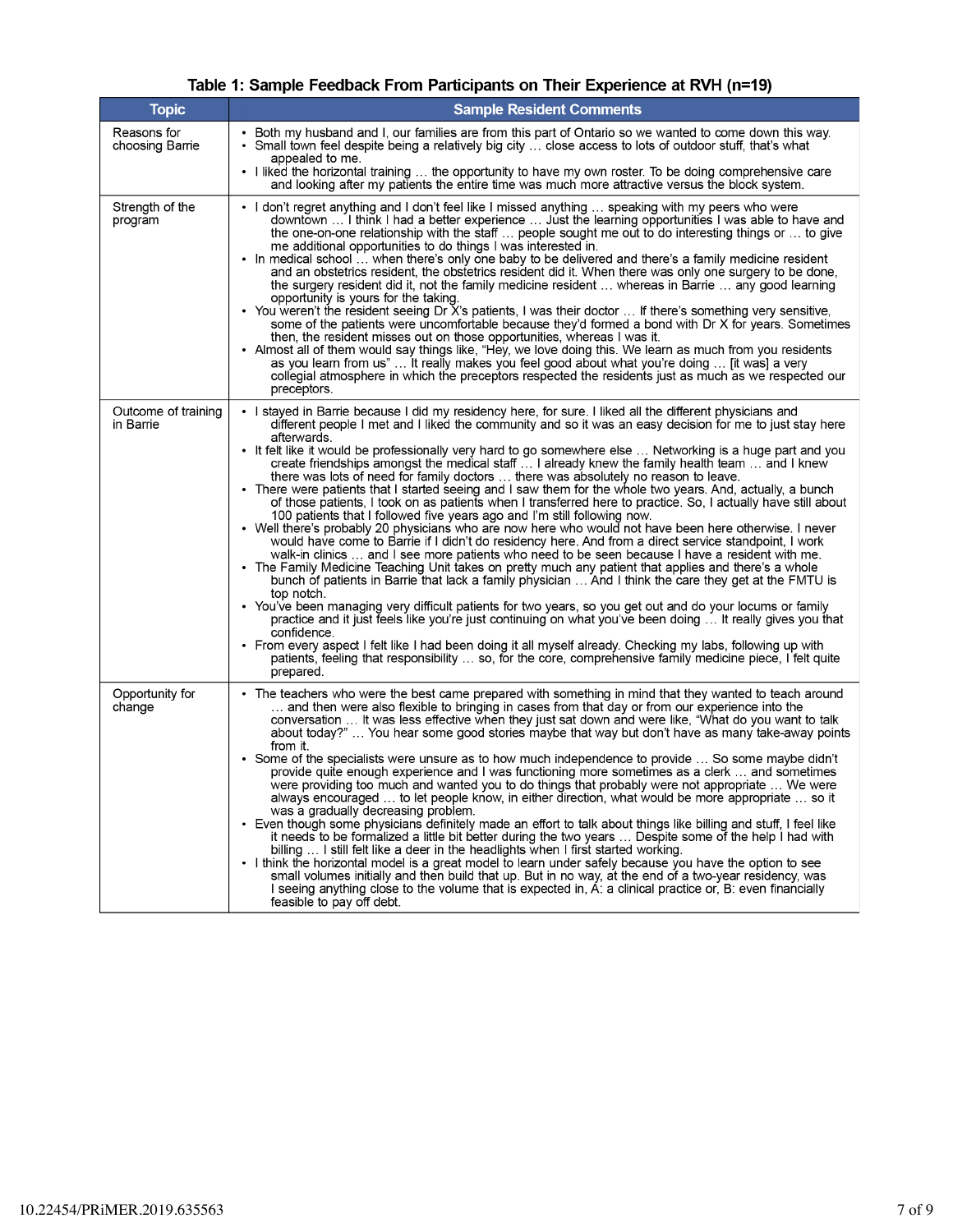

Figure 3: 2011-2016 Graduates' Practice Location (n=42)

## Acknowledgments

The authors acknowledge the Royal Victoria Regional Health Centre and the University of Toronto Department of Family and Community Medicine for their commitment to community-based family medicine training and their financial support of a qualitative researcher to conduct this study; the University of Toronto Postgraduate Medical Education Office for its physician human resource expertise and data analysis; and the Ministry of Health and Longterm Care for funding and supporting family medicine expansion in Ontario.

Financial Support: This study received financial support from the Royal Victoria Regional Health Centre, and from the University of Toronto Department of Family and Community Medicine.

#### **Presentations**:

Canadian Conference on Medical Education, Niagara Falls, Ontario, Canada, April 2019 (Poster).

Family Medicine Forum, College of Family Physicians of Canada, Toronto, November 2018 (Presentation).

Association for Medical Education in Europe, Basel, Switzerland, August 2018 (Poster).

Society of Teachers of Family Medicine Annual Spring Conference, Washington DC, May 2018 (Poster).

# Corresponding Author

Stu Murdoch, MD, CCFP

Department of Family and Community Medicine, University of Toronto, 500 University Avenue, 3rd Floor, Toronto, Ontario, Canada, M5G 1V7. 416-978-6467

stu.murdoch@utoronto.ca

### **Author Affiliations**

Mary-Kay Whittaker, BSc - University of Toronto Stu Murdoch, MD, CCFP - Department of Family and Community Medicine, University of Toronto Linda Rozmovits, PhD - Independent Research Consultant, Toronto, Ontario, Canada